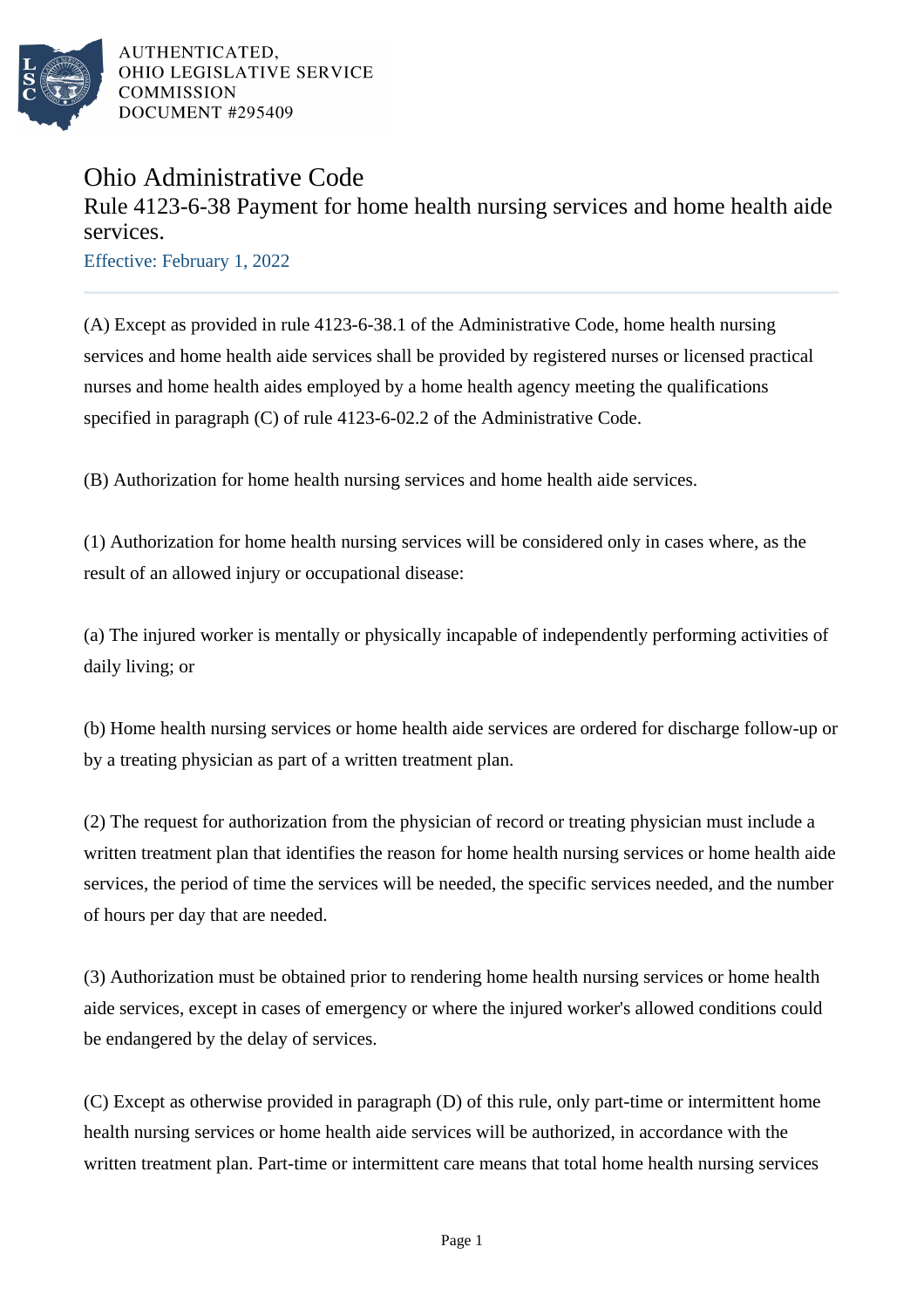

AUTHENTICATED. OHIO LEGISLATIVE SERVICE COMMISSION DOCUMENT #295409

and home health aide services do not exceed eight hours per day.

(D) When more than eight hours of total home health nursing services or home health aide services are medically necessary, the bureau will consider more appropriate alternative settings. In exceptional cases, the bureau may authorize more than eight hours of total home health nursing services or home health aide services when medically necessary and appropriate.

(E) Authorized home health aide services may include:

(1) Bathing, dressing, grooming, hygiene, including shaving, skin care, foot care, ear care, hair, nail, and oral care needed to facilitate care or prevent deterioration of the injured worker's health.

(2) Feeding, assistance with elimination including administering enemas (unless the skills of a home health nurse are necessary), routine catheter care, routine colostomy care, assistance with ambulation, changing position in bed, and assistance with transfers.

(3) Performing a selected nursing activity or task delegated in accordance with Chapter 4723-13 of the Administrative Code and performed as specified in the written treatment plan.

(4) Assisting with activities such as routine maintenance exercises and passive range of motion as specified in the written treatment plan developed by either a licensed therapist or a licensed registered nurse within their scope of practice. These activities are directly supportive of skilled therapy services but do not necessitate the skills of a therapist to be safely and effectively performed.

(5) Performing routine care of prosthetic and orthotic devices.

(F) Incidental services performed by a home health aide for the injured worker, such as laundry, minor meal preparation, or light housekeeping, are not direct health care services and will not be reimbursed, except to the extent they are ancillary to providing direct health care services. Incidental services may not extend the service hours provided, and may only be performed for the injured worker, not other members of the household.